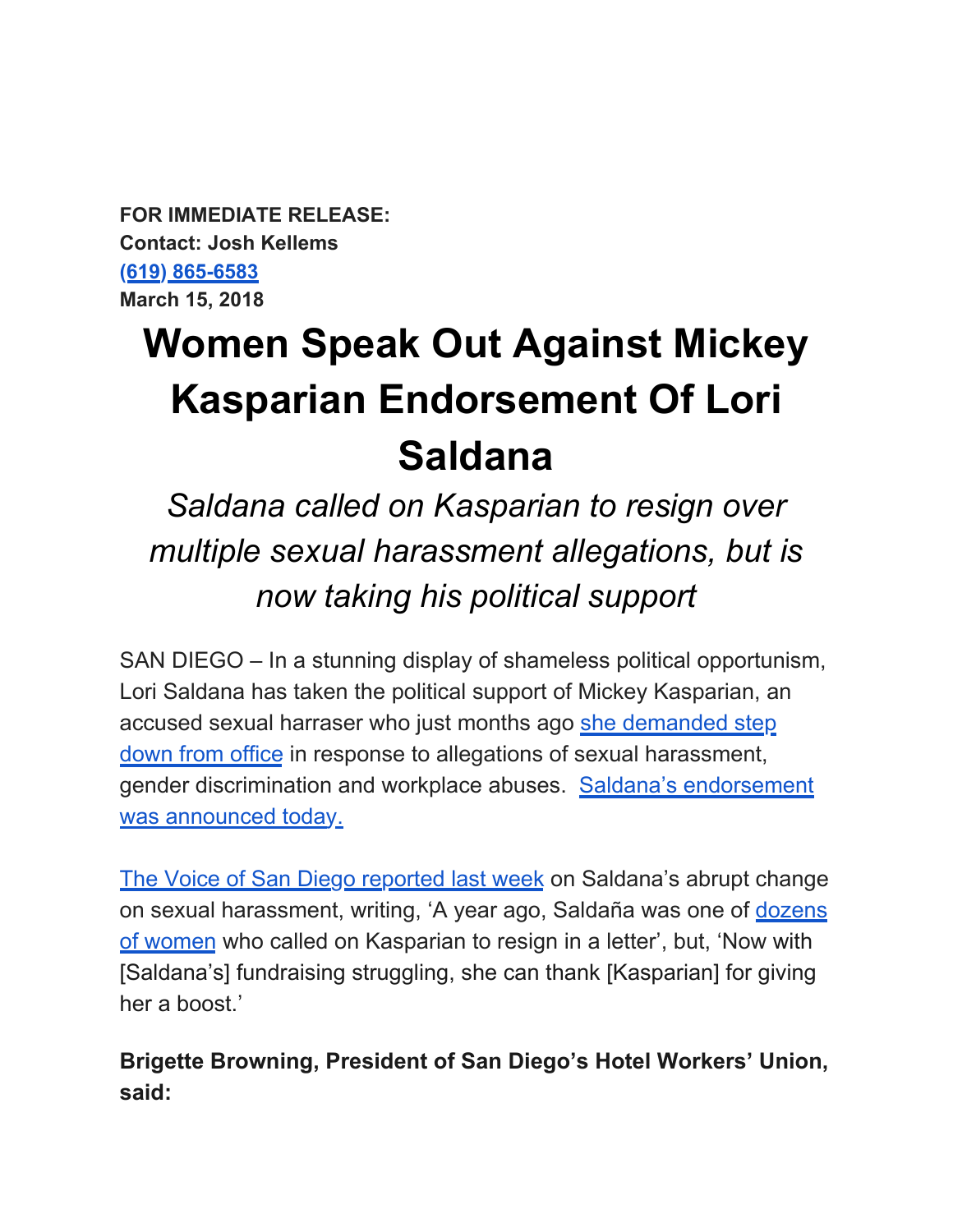*"What kind of person would call for a sexual harasser to resign and then turn around and ask him for money for her campaign?* 

*"First, Saldana abandoned Bob Filner's victims to curry favors with a powerful politician and now, she's once again betrayed survivors of sexual harassment, in a desperate effort to get financial contributions for her floundering political campaign. It's shameless and unforgivable."* 

## **Sara Kent, a local environmental advocate and organizer of the letter calling on Kasparian to resign, which Saldana signed, said:**

*"Lori Saldana trashed the women who took legal action against Mickey Kasparian's alleged gender discrimination, quid pro quo sexual harassment and workplace abuses, saying they were 'weaponizing their victimhood'."*

## **Carol Kim, a leader of San Diego's Building Trades Council and a San Diego Convention Center Boardmember, said:**

*"Despite her reputation for being a progressive female leader, I have learned over the years that Lori Saldana will say or do anything to advance her political career, even embracing a sexual harasser and begging for his political contributions.* 

*"Saldana betrayed survivors of Bob Filner's sexual assaults, endorsing Filner and opposing calls for his resignation, even while having firsthand knowledge of Filner's abuse. This is despite the fact that she consistently heaps criticism on the Democratic Party and others. Now, Saldana is taking campaign money and political support from the same sexual harrassser she called on to resign just months ago.* 

*"I find it impossible to reconcile the inconsistencies in her character. It's incredibly disappointing but this is the moment that it's clear the emperor truly has no clothes--Lori Saldana doesn't care about #metoo,*